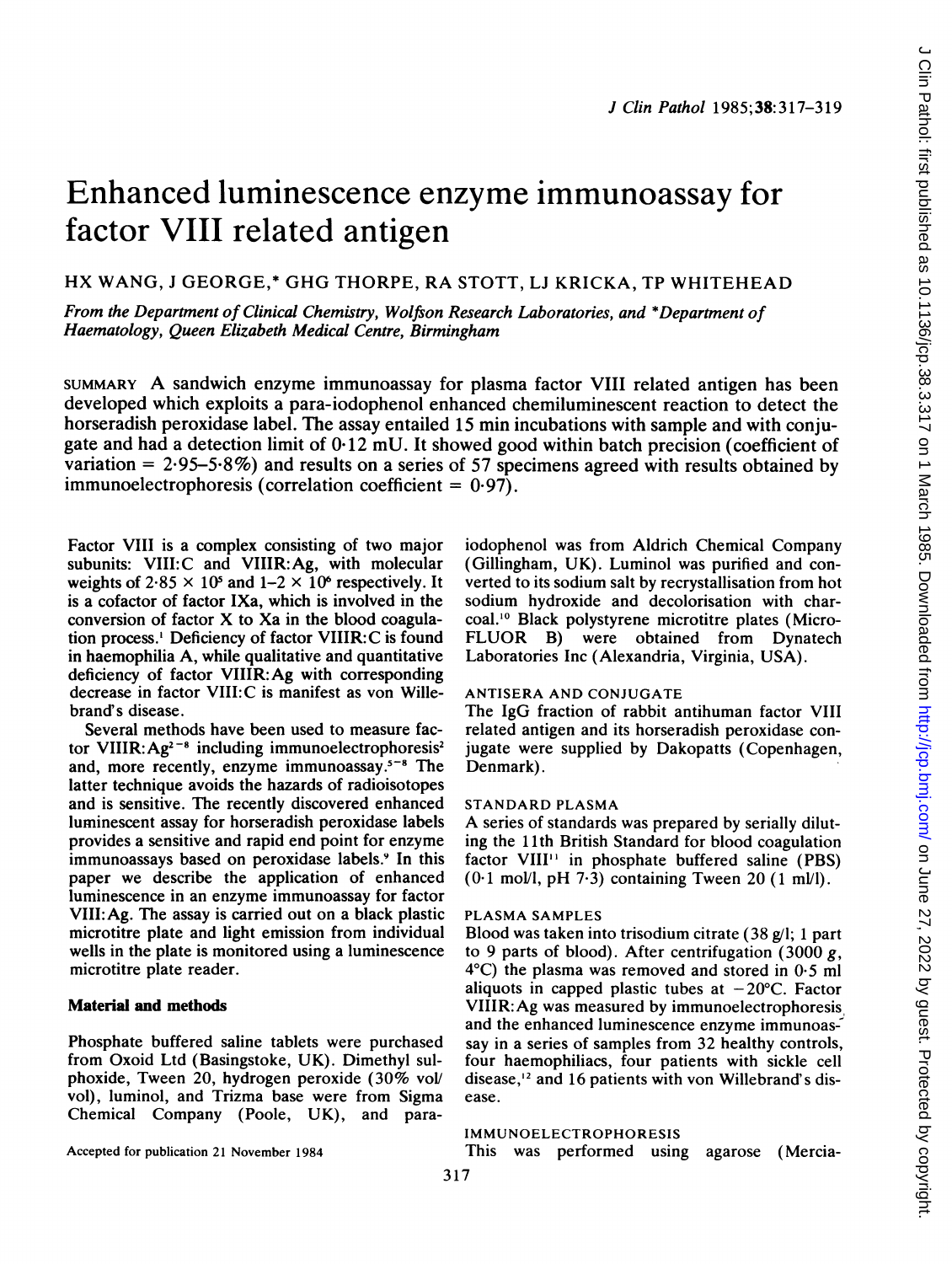Brocades) containing antihuman factor VIIIR: Ag (Dakopatts), and the 11th British Standard and standards supplied by Immuno Diagnostica (Vienna, Austria), according to the method of Laurel <sup>1</sup> as modified by Zimmerman et al.<sup>2</sup>

#### ENZYME IMMUNOASSAY

One hundred microlitres of a  $1/500$  dilution of antihuman factor VIIIR: Ag in carbonate buffer  $(0.05)$ mol/l, pH 9.6) was added to each well of a black microtitre plate, which was then incubated; and gently agitated in a moist chamber at room temperature for 15 min. The contents were aspirated and the plate washed three times by immersion in an agitated solution of PBS containing Tween 20 (0.5) ml/l) for 3 min. The plate was dried by gently tapping it on to absorbent paper. One hundred mic litres of a 1/50 dilution of standard or a plasma sample in PBS containing Tween 20 (1 ml/l) was added to the plate, which was then incubated for 15 min and washed three times as before. One hund microlitres of a  $1/500$  dilution of the antihuman factor VIIIR:Ag-peroxidase conjugate in PBS conta ing Tween 20  $(1 \text{ ml/l})$  was then added to each of the wells of the microtitre plate; the plate was incubated for 15 min, washed three times, and dried as befo

Bound conjugate was detected by adding to e well 100 microlitres of a luminol-hydrogen peroxide-iodophenol solution prepared by adding <sup>I</sup> of para-iodophenol  $(40 \text{ mmol/l}$  in DMSO) to 100 ml of a luminol  $(1.25 \text{ mmol/l})$  and hydrogen peroxide  $(2.7 \text{ mmol/l})$  mixture in Tris buffer  $(0.1 \text{ mol/l}, \text{pH})$  $8.5$ ). The glowing plate was placed in the microtitre plate reader and the intensity of light emission from individual wells measured within one minute of



Fig. <sup>1</sup> Standard curve for the enhanced luminescence enzyme immunoassay for plasma factor VIII related antigen.



Wang, George, Thorpe, Stott, Kricka, Whitehead

Fig. 2 Influence on the standard curve of the time at which measurement of light emission is made after initiation of the enhanced luminescence reaction.

initiation. Light was detected using a photomultiplier tube (9924A, Thorn EMI Electron Tubes Ltd, Ruislip, UK) in a photocurrent mode. The end window photomultiplier tube was fitted with a small circular aperture and positioned close to the upper surface of a microtitre plate contained in a light tight box. The light emission from the luminescence substrate solution was also measured and this blank subtracted from the values obtained for plasma samples. Plasma factor VIIIR: Ag concentrations were obtained by extrapolation from a standard curve of intensity of light emission versus factor VIIIR: $Ag$ concentration.

#### PRECISION STUDY

Samples of specimens with high, medium, and low concentrations of factor VIIIR:Ag were analysed repeatedly  $(n = 12)$  within the same batch.

#### **Results**

The detection limit of the assay based on the amount of factor VIIIR:Ag which produced twice the light emission of the zero standard was 0-12 mU. Using sensitised plates, the assay took less than 50 min to complete and this rose to just over <sup>1</sup> h if the time taken to sensitise the microtitre plate was included. A typical factor VIIIR:Ag standard curve is shown in Fig. 1. One of the characteristics of the enhanced luminescence assay for the peroxidase label is that the light emission is relatively stable and therefore 2.5 light emission can be measured several minutes after initiation of the luminescent reaction. The influence of the time at which light emission was measured after initiation on the standard curve is presented in Fig. 2. Acceptable standard curves were obtained